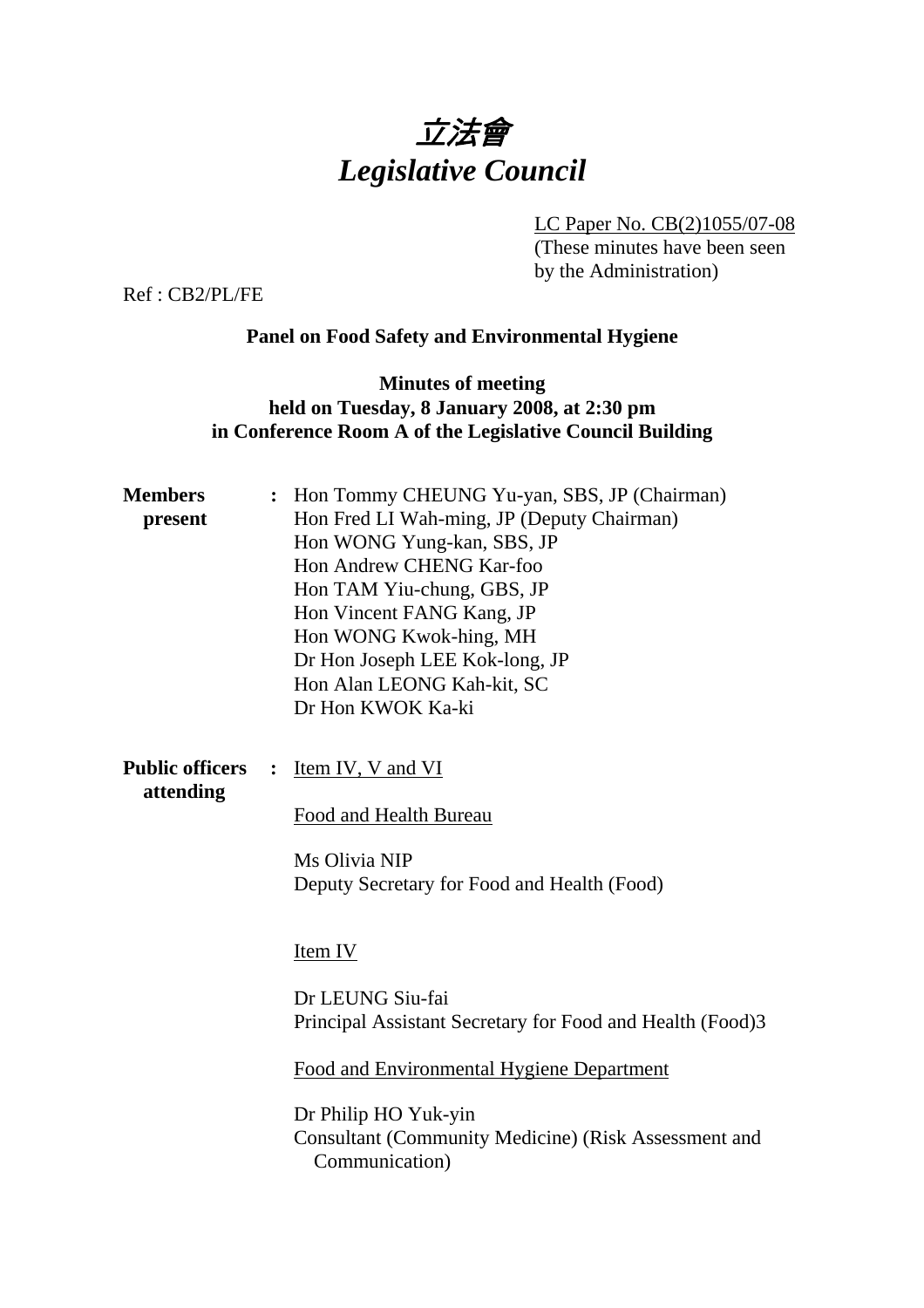|                               | Item V and VI                                                              |
|-------------------------------|----------------------------------------------------------------------------|
|                               | Mr Francis HO<br>Principal Assistant Secretary for Food and Health (Food)2 |
|                               | <b>Food and Environmental Hygiene Department</b>                           |
|                               | Ms Alice LAU Yim<br>Deputy Director (Environmental Hygiene)                |
|                               | Mr LO Fu-wai<br><b>Assistant Director (Operations)1</b>                    |
| <b>Clerk</b> in<br>attendance | : Miss Flora TAI<br>Chief Council Secretary (2)2                           |
| <b>Staff</b> in<br>attendance | : Ms Alice LEUNG<br>Senior Council Secretary (2)1                          |
|                               | Ms Anna CHEUNG<br>Legislative Assistant (2)2                               |
|                               |                                                                            |

## **I. Confirmation of minutes**

Action

[LC Paper No. CB(2)682/07-08]

The minutes of the meeting held on 13 November 2007 were confirmed.

### **II. Information paper(s) issued since the last meeting**

2. Members noted that an information note provided by the Administration on the extension of the voluntary surrender scheme for itinerant hawker licences had been issued to members since the last meeting [LC Paper No. CB(2)693/07- 08(01)].

### **III. Items for discussion at the next meeting**  [Appendices I and II to LC Paper No. CB(2)711/07-08]

3. Members agreed to discuss the progress report on the proposed amendments to the Prevention of Cruelty to Animals Ordinance and the Public Health (Animals & Birds) (Animal Traders) Regulations, as proposed by the Administration, at the next regular meeting scheduled for Tuesday, 19 February 2008 at 4:30 pm.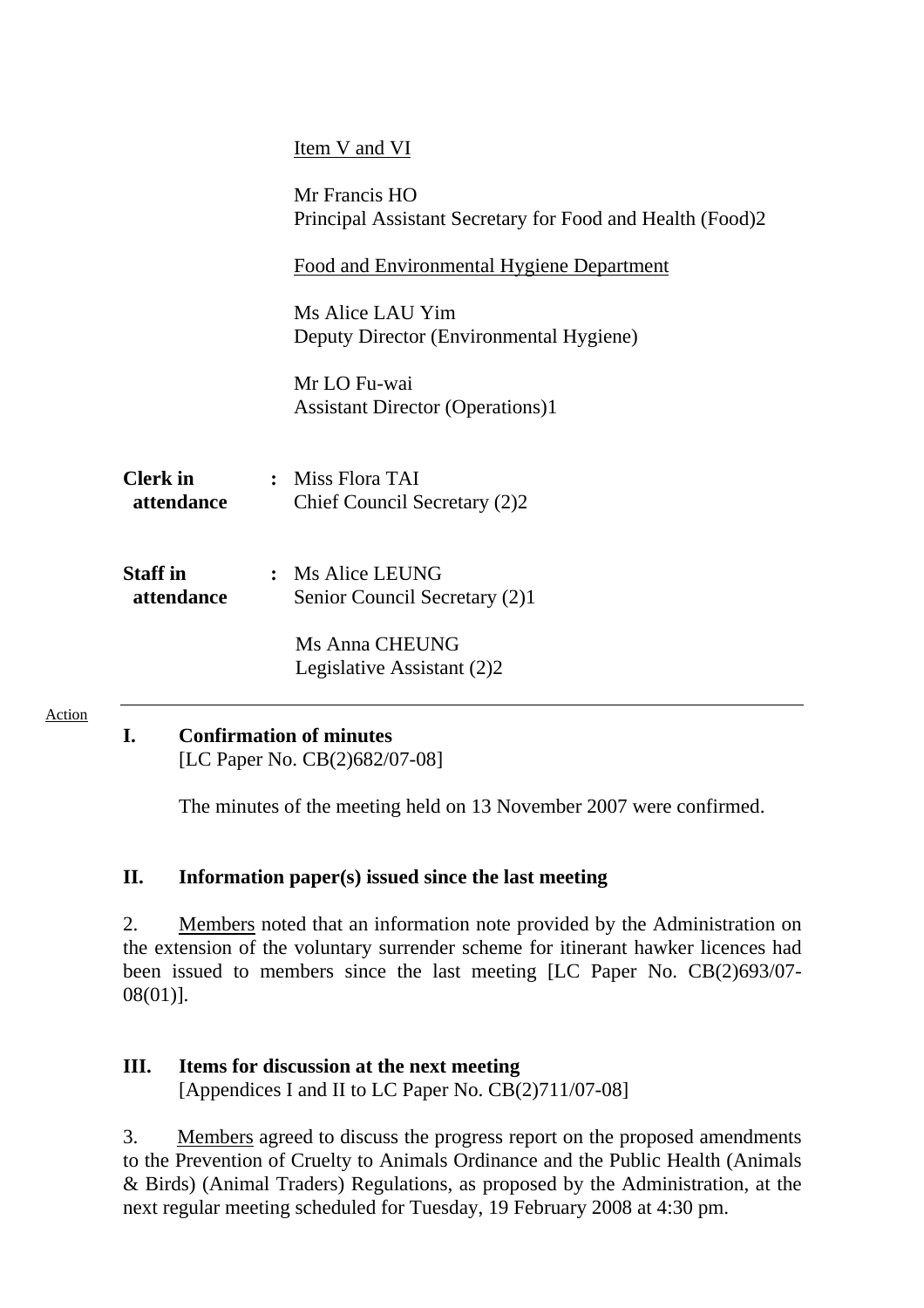4. Mr WONG Yung-kan said that, in the light of the public's concern over the recent media reports about shortage of imported food and food ingredients from the Mainland (e.g. flour, live pigs and live cattle), he suggested the Panel to discuss the issue of food supply from the Mainland at the next regular meeting in February 2008. Mr TAM Yiu-chung said that, in view that the subject of food supply from the Mainland in respect of export quota and tariff fell within the purview of the Commerce and Economic Development Bureau, the Panel should consider holding a joint discussion with the Panel on Commerce and Industry if the Panel decided to discuss the issue.

5. At the suggestion of the Chairman, members agreed that, if the Administration did not propose any further item for discussion at the regular meeting in February 2008, the issue of food supply from the Mainland would be discussed at the meeting on 19 February 2008.

(*Post-meeting note*: at the suggestion of the Administration and, with the concurrence of the Chairman, an additional item on "introduction of tracking facility to food business licence application" was included in the agenda of the meeting on 19 February 2008.)

## **IV. Amendment to the Colouring Matter in Food Regulations**

#### Briefing by the Administration

6. Deputy Secretary for Food and Health (Food) (DS/FH(Food)) said that the use of colouring matter in food was regulated under the Colouring Matter in Food Regulations ("the Regulations") (Cap. 132H) in Hong Kong. No food intended for sale for human consumption should contain any added colouring matter which was not a permitted colouring matter. The proposed legislative amendment was to remove Red 2G from the list of permitted colouring matter under Part I of the First Schedule of the Regulations. The Administration's plan was to introduce the amendment regulation into the Legislative Council (LegCo) in early 2008.

7. With the aid of powerpoint, Consultant (Community Medicine) (Risk Assessment and Communication) of the Centre of Food Safety (Consultant/CFS) briefed members on the background, the recent development on the safety of Red 2G in overseas and the proposed legislative amendment, with details as set out in the Administration's paper [LC Paper No. CB(2)711/07-08(01)]. He informed members that the available evidence did not indicate any immediate health risk upon normal consumption of food containing Red 2G. However, in view of the latest scientific evidence, the international situation, and the availability of other choices of red food colouring matter, the Administration proposed, as a precautionary measure, to remove Red 2G from the list of permitted colouring matter under the Regulations. He said that the proposal was supported by the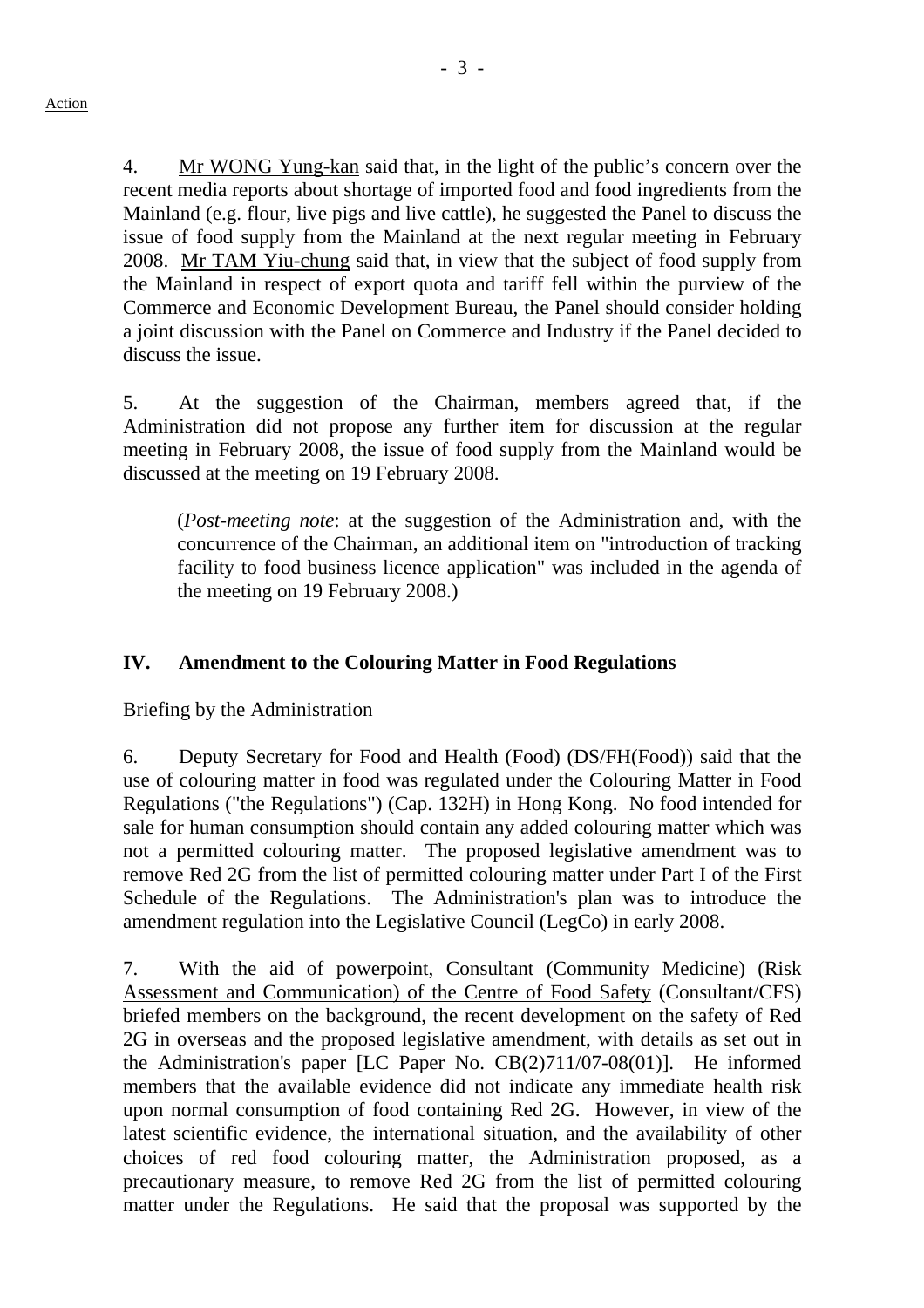Expert Committee on Food Safety (the Expert Committee) and the Advisory Council on Food and Environmental Hygiene (ACFEH).

#### Issues discussed

#### *Use of Red 2G in food*

8. Noting that the European Commission (EC) had banned the use of Red 2G in food in July 2007, Mr WONG Kwok-hing said that he was disappointed at the Administration's slow response in putting forward a legislative proposal to prohibit the use of Red 2G in food. He asked whether the Administration had put in any measures for harmonizing local food safety standards in line with prevailing international standards and whether there were any other red colouring matters used in food that were found not fit for human consumption. Mr WONG further said that, as the Administration proposed to provide a six-month grace period to the trade, he considered that the Administration should expedite the introduction of the legislative amendment so that the legislative amendment could take effect earlier. Prior to the coming into operation of the amendment regulation, he considered that the Administration should step up its publicity efforts to enhance public awareness of the health risk of using Red 2G in food.

9. DS/FH(Food) responded that the Administration had already started the review and discussion of the issue of the safety of Red 2G in food soon after the release of the conclusion of the European Food Safety Authority (EFSA) on the use of Red 2G in food in July 2007. The Administration would review and assess fully the health risk of consumption of certain substances in food before making a decision as to whether these substances should be prohibited from use in food. If the available scientific evidence did not indicate any immediate health risk upon normal consumption of food that contained a particular substance, the Administration would not prohibit it from immediate use. Taking into consideration the impact of prohibition of use of certain substances in food on the food trade, there was a need for the Administration to consult the views of the trade concerned in this respect. DS/FH(Food) said that, having regard to the fact that the shelf lives of some of the food items that used Red 2G as a colouring matter in food were longer than six months, the Administration had on balance proposed to provide a six-month grace period.

10. Consultant/CFS supplemented that, given that there was presently no requirement for food manufacturers to indicate date of manufacture on food labels of food items on sale in Hong Kong, should the Administration prohibit immediately the use of Red 2G in food for sale in Hong Kong, the food traders would be required to remove all food items which contained Red 2G from the shelves at once including all food items which were manufactured before the enactment of the amendment regulation. Taking into account that there was no scientific evidence indicating that there was immediate health risk upon normal consumption of food containing Red 2G, the Administration proposed to provide a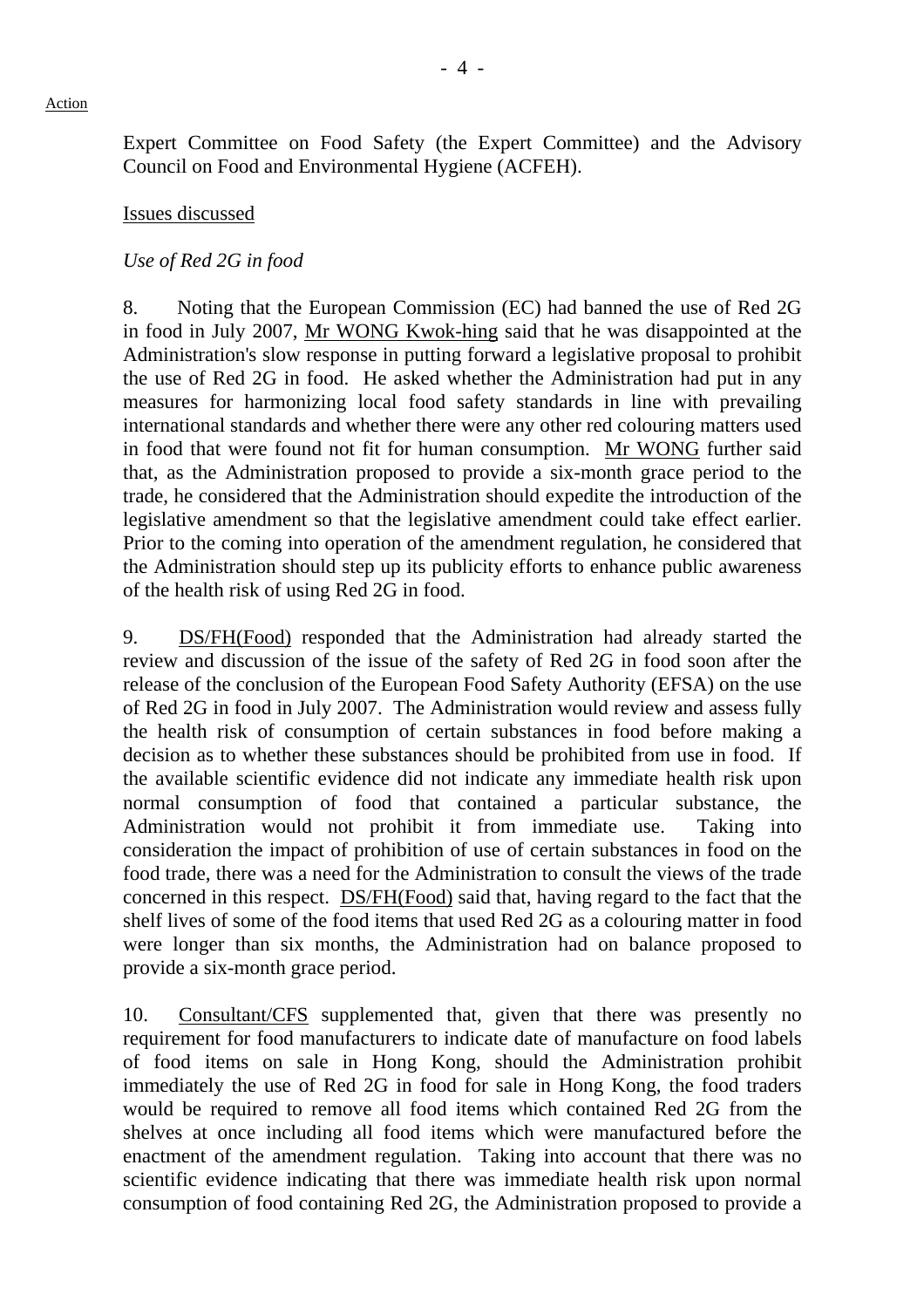grace period of six months to the trade to provide sufficient time for the trade to make the necessary adjustments to its food items for compliance with the proposed legislative amendment. Consultant/CFS reiterated that the Administration's proposal for removing Red 2G from the permitted list was a precautionary measure in view of the latest scientific evidence, the international situation and the availability of other choices of red food colouring matter. He added that there were other substitutes for Red 2G, e.g. Allura Red AC and Ponceau 4R.

11. As regards the publicity efforts on the safety of Red 2G, Consultant/CFS said that information on EFSA's safety concern on Red 2G and the health risk of consuming food items containing Red 2G was available on the CFS's website and in publications. He further said that, under the Food and Drugs (Composition and labelling) Regulations, all food additives used and their functional classes must be declared explicitly on the labels of pre-packaged food. The public would be able to ascertain from the food labels whether the food items concerned contained a particular colouring matter.

12. The Deputy Chairman said that he wondered if the Administration had made regular review on local food standards to bring them in line with the prevailing international standards such as the food standards adopted by the Codex Alimentarius Commission (Codex), EFSA and the US Food and Drug Administration. He asked how the Administration could assure members that there was a mechanism in place to ensure that local food standards would not lag behind the international standards.

13. Principal Assistant Secretary for Food and Health (Food)3 (PAS/FH(Food)3) responded that CFS staff, on a daily basis, monitored websites relating to food safety incidents and assessed the local impact of different food incidents identified and decided on the appropriate actions to minimise impact of food incidents on the public's health. CFS had been constantly reviewing the existing food standards to keep in line with international developments. CFS kept a close watch of the development of food standards in overseas and made reference to international food standards, notably Codex standards and materials published on the website of overseas food safety authorities. He said that when there was new scientific evidence available which revealed that certain substances might pose health risk to the public, the Administration would review and consider amending the relevant regulations, where necessary, for safeguarding public health.

14. As regards the use of Red 2G in food, PAS/FH(Food)3 explained that the Joint Food and Agriculture Organisation/World Health Organisation Expert Committee on Food Additives (JECFA) evaluated the safety of Red 2G back in 1981. The Administration had taken account of JECFA's view that the use of Red 2G in food would not pose a safety concern when a decision was made on including Red 2G into the permitted list.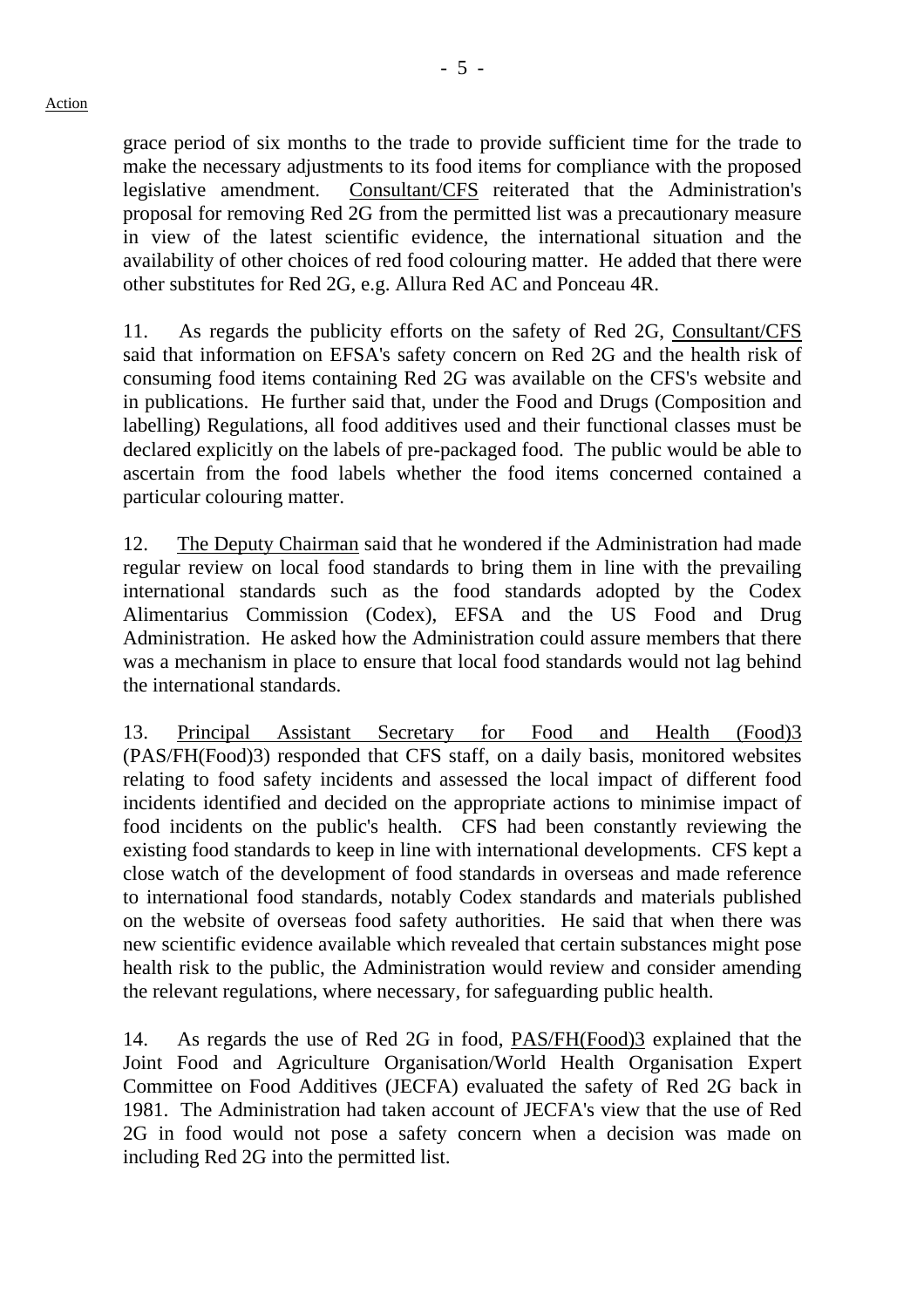15. Referring to paragraph 6 to of the Administration's paper, both the Chairman and the Deputy Chairman pointed out that, apart from the European Community, the use of Red 2G as a colouring matter in food was also not allowed in countries including USA, Canada, Australia, Japan, Singapore and the Mainland. They asked whether the Administration had any information on the date of suspension of use of Red 2G in these countries.

16. PAS/FH(Food)3 explained that, when EFSA released its conclusion on the safety of Red 2G in July 2007, the Administration took immediate action to review the safety issue of the use of Red 2G in food. Over the past months, the Administration had consulted the views of the Expert Committee, ACFEH and the food trade on the proposal for removing Red 2G in food. On the prohibition of the use of Red 2G in overseas countries, PAS/FH(Food)3 further explained that every country/place would work out the permitted list of colouring matter according to their own particular needs and requirements. He pointed out that, in some of these countries such as Australia, Red 2G had not been a permitted colouring matter under their legislation and the prohibition of use of Red 2G was not in response to EFSA's conclusion on the safety of Red 2G in July 2007.

17. On the Administration's response, the Chairman requested the Administration to provide supplementary information on the date of suspension of use of Red 2G in the countries as stated in paragraph 6 of the Administration's paper after the meeting.

18. Dr Joseph LEE enquired whether the Administration had information about the safety of other choices of red colouring matter that were presently permitted for use under the Regulations. He said that the Administration should review whether these red colouring matters had already been suspended for use in other countries/places, e.g. the EC and the Mainland.

19. Consultant/CFS responded that the Administration had reviewed the health risk of Red 2G as well as other colouring matters on the permitted list under the Regulations in this legislative amendment exercise. According to the latest scientific evidence, no other red food colouring matter currently under the permitted list would pose a safety concern.

20. On the Administration's response, Mr WONG Yung-kan asked why the food trade would prefer using Red 2G rather than other red colouring matters in the first place, given that other substitutes of Red 2G as a colouring matter in food did not pose health risk to human. He further said that, given that about 90% of food in Hong Kong was imported from overseas, he considered that, in addition to inspection of locally manufactured food items, inspection of imported food items was equally important in safeguarding public health. He asked whether the Administration would collect samples of food items that were manufactured locally and overseas to check whether they contained Red 2G.

Admin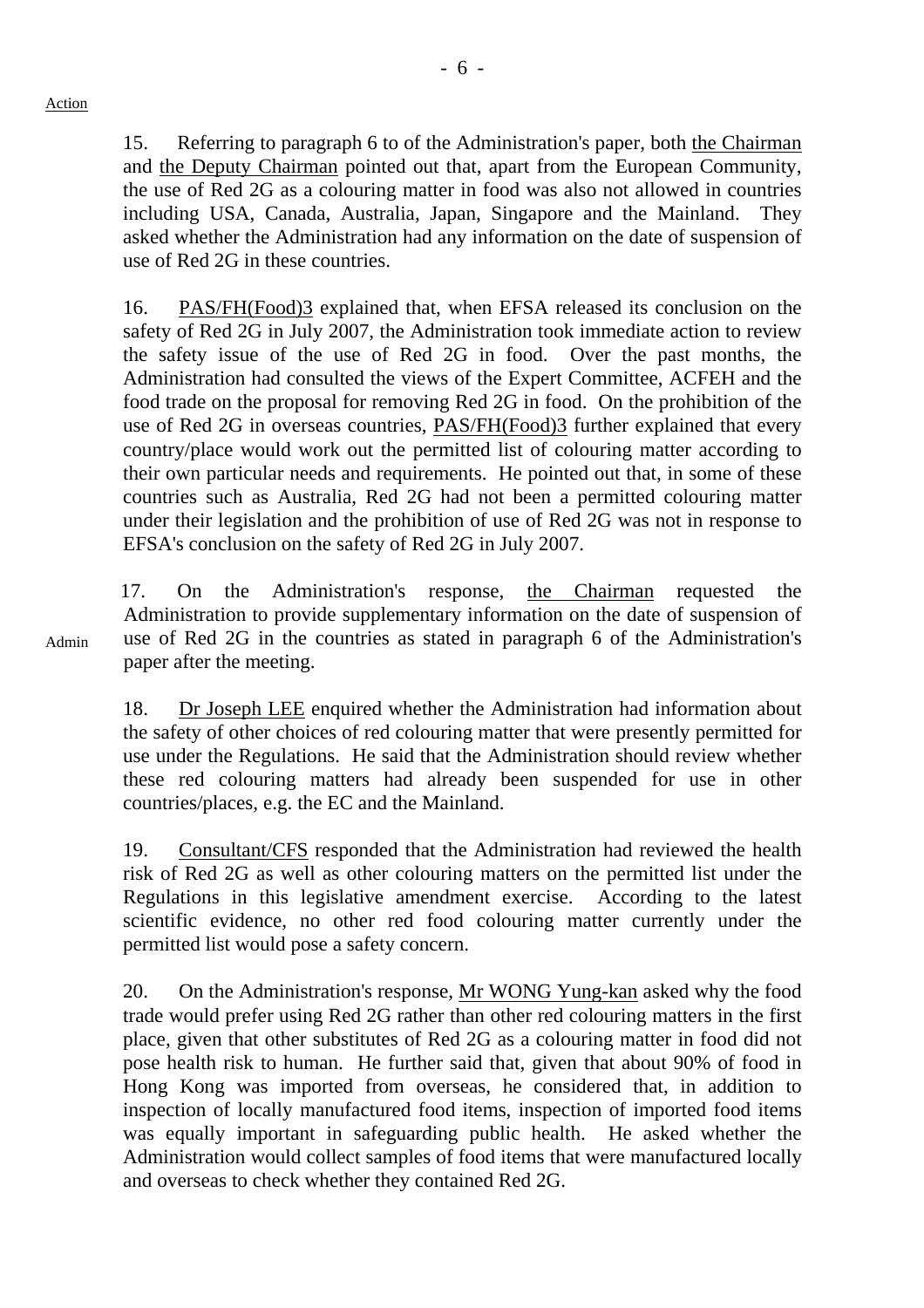21. DS/FH(Food) responded that CFS staff would inspect and collect food samples for testing, including both imported and local produced food items, at the import, wholesale and retail levels under regular food surveillance to ensure that the food items concerned on sale did not contain substances that were prohibited for use in food or were below the maximum permitted level under the laws. The law enforcing department would take prosecution action against the food trader if the test result indicated that the food items sold by the food trader concerned were not fit for human consumption. DS/FH(Food) said that, upon the commencement of the amendment regulation, all food items on sale in Hong Kong should not be allowed to contain Red 2G.

22. As regards the trade's choices of red colouring matter, Consultant/CFS supplemented that the food trade had different considerations in choosing red colouring matter to suit their product needs and requirements. He said that some red colouring matter were water-soluble while some others were soluble in fat.

#### *Grace period*

23. On the provision of a six-month grace period, Mr Alan LEONG asked whether the amendment regulation would come into operation six months after gazettal of the amendment regulation or whether the amendment regulation would take immediate effect upon the enactment of the amendment regulation but prosecutions against food items containing Red 2G would not be instituted during the six-month grace period. Mr LEONG said that he preferred the latter arrangement and was strongly of the view that, on the premise of public health and food safety, the amendment to the Regulations should be enacted at the earliest possible date. He considered that the Administration should consider allowing the amendment regulation to take immediate effect upon enactment. He pointed out that, should the amendment regulation come into operation after the expiry of the six-month grace period, some of food traders might continue to use Red 2G in making their food items, which would pose health risk to the public.

24. DS/FH(food) responded that, under normal circumstances, if there was a provision of grace period under legislation, the legislation would come into operation on the day following the expiry date of the grace period provided for. Under the current Administration's proposal, the amendment regulation would come into effect immediately on the day after the expiry of the six-month grace period. She said that the Administration would consult the trade's view on the transitional arrangement.

25. The Chairman enquired about the representatives of the food trade that the Administration had consulted in regard to its legislative proposal. He asked whether the food trade would have access to information whether the sauce that they used as an ingredient of food items would contain Red 2G. He further asked whether Red 2G had uses other than the use as a colouring matter in food.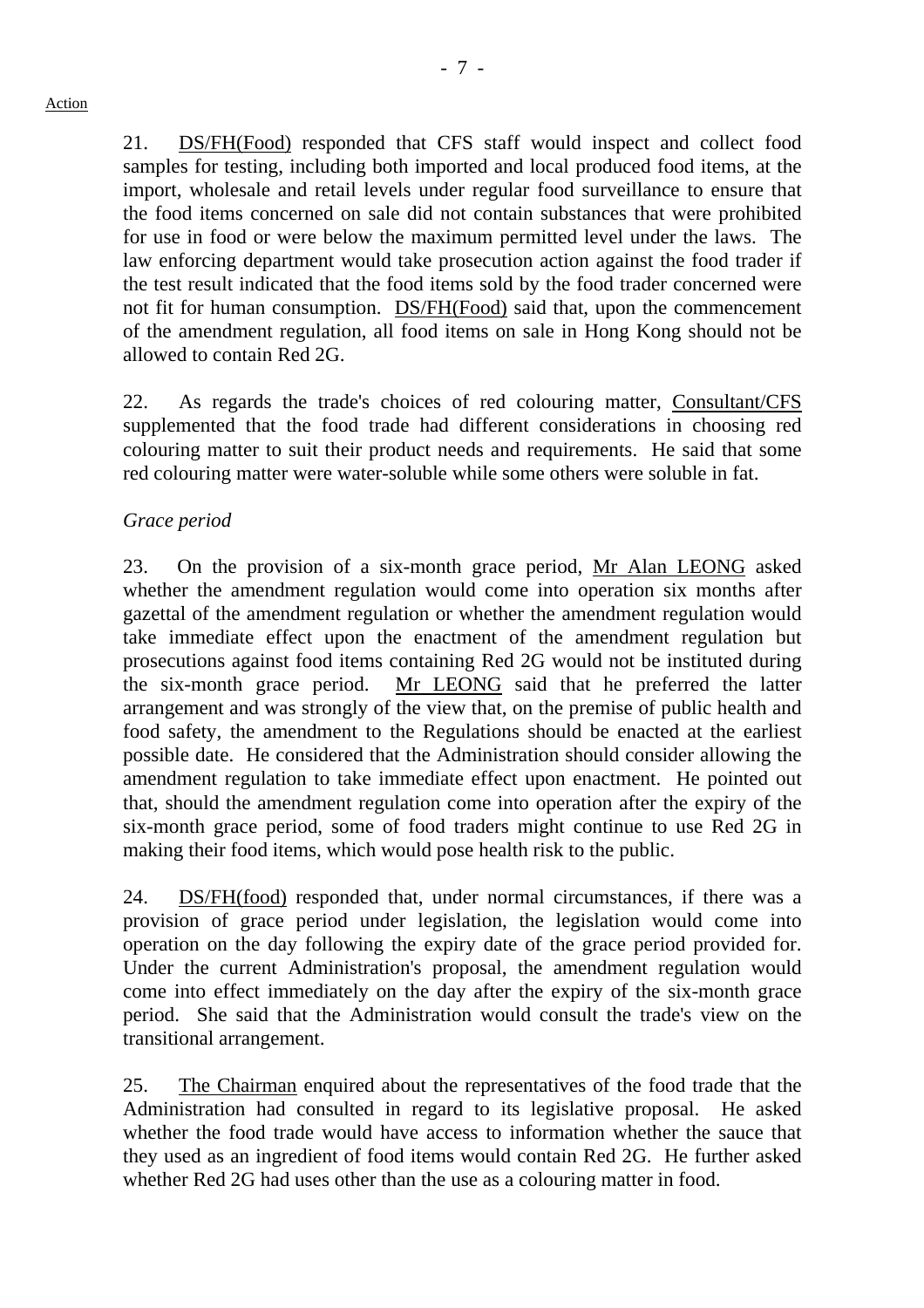26. DS/FH(Food) responded that, according to the statutory labelling requirement for pre-packaged food, the food trade was required to provide information on the additives and colouring matter on the food labels of prepackaged food. If Red 2G or numeric code 128/E128 appeared on food labels of pre-packaged food, it indicated that the food items concerned contained red colouring matter Red 2G. She explained that the Administration could not simply ban the import of Red 2G having regard to the fact that Red 2G might be used by other trades in Hong Kong. She said that the current legislative proposal was pertaining to removing Red 2G as a colouring matter from the permitted list under the Regulations only.

27. On the consultation with the trade, PAS/FH(Food)3 supplemented that the proposal was discussed at the Trade Consultation Forum organised by CFS in September 2007 and the trade representatives, including representatives of associations of food business trade and catering industry, supported the proposal. The Administration had issued a letter to the trade in early December 2007 to advise them to replace Red 2G with other permitted red food colouring matter in their food items. He added that the Administration would hold another meeting with the trade next week to further discuss the issue.

28. In concluding the discussion, the Chairman said that he was supportive of the Administration's proposal including the proposed provision of six-month grace period. Mr WONG Yung-kan also said that Members belonging to the Democratic Alliance for Betterment of Hong Kong and Progress of Hong Kong in principle were supportive of the Administration's proposal.

## **V. Introduction of a composite licence for the manufacture and sale of various types of ready-to-eat food items**

### Presentation by the Administration

29. DS/FH(Food) said that the Administration had taken into account views from members of the Panel and the food trade in working out the current proposal for introducing a composite licence for the manufacture/sale of various types of ready-to-eat food items, the details of which were given in the Administration's paper [LC Paper No. CB(2)7116/07-08(02)]. She further said that the intent of introducing a composite licence was to provide an additional option to facilitate the food trade. It would not replace any of the existing types of licences. The Administration's plan was to submit the relevant legislative proposals to LegCo in 2008.

30. Deputy Director (Environmental Hygiene) of the Food and Environmental Hygiene Department (FEHD) (DD/FEHD) briefed members on the salient points of the Administration's proposal, which were summarised below -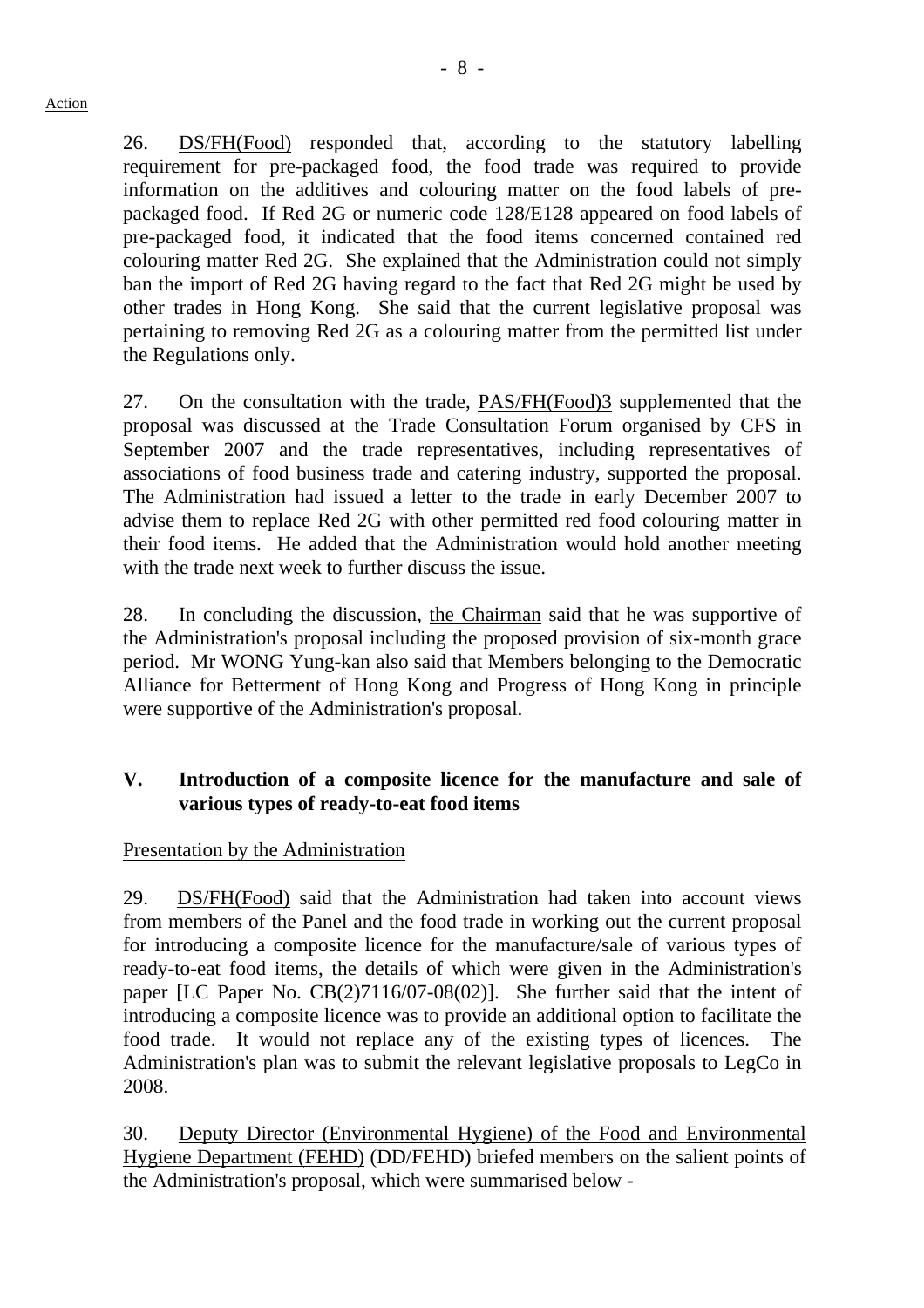#### (a) Categorisation and scope

Upon introduction of the proposed composite licence, an operator might apply for a composite license to cover any combination of 16 food items as detailed in the Administration's paper, or several composite licences for different bundles of them, or separate licences/permits for each of them as at present.

All relevant licensing requirements and conditions pertaining to the applicant's chosen combination of food items would be issued in one go. A composite licence would be issued upon compliance with all necessary licensing requirements and conditions.

#### (b) Licensing procedures

 To further streamline the licensing process and facilitate the trade, FEHD would accept certification of compliance by authorised persons (APs)/registered professionals. In respect of an application that did not require referral to other departments, a composite licence would be issued upon receipt of certification of compliance issued by an AP/registered professional, and FEHD would conduct audit checks afterwards.

### (c) Licensing requirements and conditions

The Administration proposed to remove the requirement for the walls and ceiling of the food room of licensed premises to be light-coloured to allow operators greater flexibility in designing their premises. The Administration also proposed to allow the shared use of certain work area and facilities, such as wash-hand basins and wash-up sinks, among different food items covered by a composite licence so that the operator could enjoy greater flexibility and economy of scale.

### (d) Regulatory control

 To address the concern of the food trade in respect of contraventions detected in relation to individual food items covered by the composite licence, FEHD intended to apply an adapted version of the Demerit Points System and warning letter system such that each food item under a composite licence would be treated as if it were a separate licence on its own, provided that the manufacture/sale of that food item did not share any common work area, facility or equipment (e.g. wash-hand basin or wash-up sink) with other food items under that composite licence.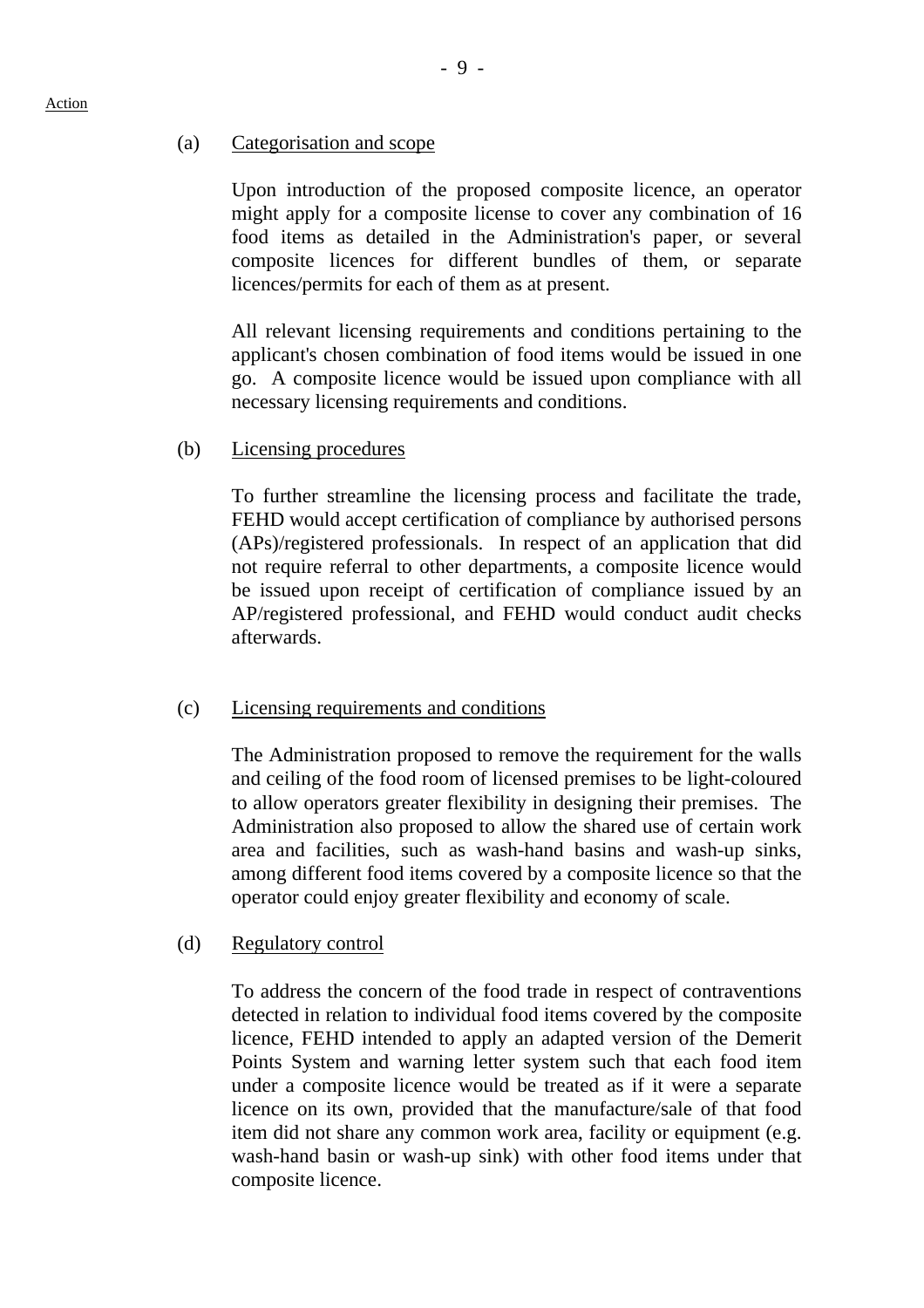### (e) Licence fee

 Subject to discussion and agreement within the Administration, it was proposed that the same fee scale applicable to food factories should apply to premises covered by a composite licence such that the licence fee would vary according to the size of the premises.

31. Members noted that the LegCo Secretariat had prepared a background brief entitled "Food business licensing" for members' reference [LC Paper No. CB(2)711/07-08(03)].

#### Issues discussed

### *Certification by APs/registered professionals*

32. Referring to paragraph 7 of the Administration's paper, Mr WONG Kwokhing said that the adoption of certification of compliance by APs/registered professionals was a significant change in the food business licensing regime. He expressed concern about the possibility of abuse of the certification system by unscrupulous professionals/food operators to avoid complying with the licensing requirements on health, building safety and fire safety. He enquired whether the Administration had any measures to prevent any possible abuse of the certification system and what was the robust mechanism of sanction that would be put in place to safeguard against any abuse by unscrupulous food operators/professionals.

33. DD/FEHD explained that the acceptance of certificates of compliance issued by APs/registered professionals was not a new arrangement in the existing licensing regime. It had already been adopted for provisional food business licences and public entertainment (cinema/theatre) licences. It was a trade facilitation measure and was well received by the relevant trades. She said that it was necessary for the Administration to strike a balance between facilitating the food trade and enforcing licensing requirements to ensure compliance. She further explained that, under the current proposal, FEHD would rely on certification of compliance issued by APs/registered professionals as the basis for the issue of a composite licence only if the licence application did not require referral to other departments, e.g. food premises with a floor area not exceeding  $100m^2$ , or with low risk of fire hazard.

34. DD/FEHD assured members that FEHD would conduct audit checks in respect of certification made by APs/registered professionals for food premises after the issuance of licences. Deliberate circumvention or fraudulent certification might lead to immediate cancellation of the composite licence in question and prosecution as appropriate. DD/FEHD also pointed out that the professional conduct of APs and registered professionals was regulated by professional bodies under respective codes of professional conduct / relevant ordinances.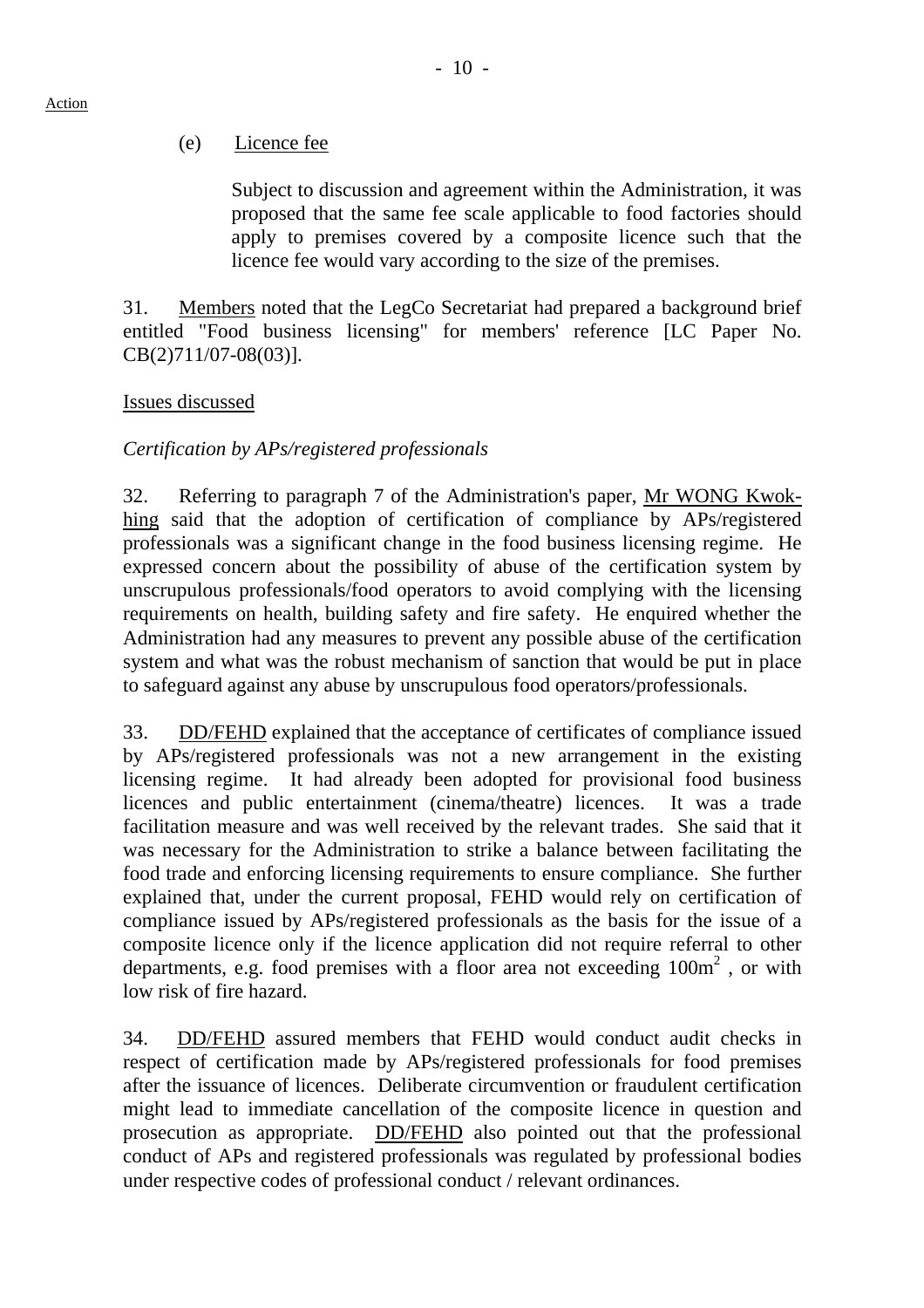Admin

35. On the Administration's response, Mr WONG Kwok-hing said that, the Administration's paper failed to provide any information on the mechanism to be put in place by the Administration to guard against abuse of the certification system. He requested the Administration to provide information on the work flow for processing applications and subsequent audit checks after the meeting.

*Licence fee* 

36. The Chairman said that the objective of introducing a composite licence was to reduce the number of licences that food premises were required to obtain for the manufacture/sale of a number of ready-to-eat food items. He was concerned about the Administration's proposal of applying the same fee scale applicable to food factories where the licence fee would vary according to the size of the premises. He pointed out that, in the case of large supermarket chain stores, most of the floor area might not be used to do business in relation to the manufacture/sale of the types of ready-to-eat food items concerned. He was worried that the proposed licence fee charging mechanism would discourage the existing licensed food premises from applying the composite licence. The Chairman was of the view that the licence fee of the composite licence should not be more than the licence fees of the same number and types of ready-to-eat food items under the existing licensing regime. He also pointed out that the food business licence fees had been frozen for some years and, if the Financial Services and the Treasury Bureau (FSTB) attempted to achieve full cost recovery at the current price level in determining the licence fee for a composite licence, the licence fee would be increased substantially. He further asked about the legislative timetable for implementing the proposed composite licence.

37. DS/FH(Food) responded that the Administration planned to submit the amendment regulations to LegCo in 2008. She explained that the introduction of the proposed composite licence scheme would require amendments to the Food Business Regulation (Cap. 132X), the Frozen Confections Regulation (Cap. 132AC) and the Public Health and Municipal Services (Fees) Regulation (Cap. 132CJ). In addition, the Food and Health Bureau would need to further discuss the charging principle with FSTB. On the Administration's response, the Chairman said that he hoped that the Bureau would convey members' views on the licence fee charging mechanism to FSTB. He also urged the Administration to expedite the legislative drafting process for early introduction of the legislative amendments into LegCo in this session.

### **VI. Rationalisation of the time limit for prosecutions against unauthorised building works in premises licensed by the Food and Environmental Hygiene Department**

Presentation by the Administration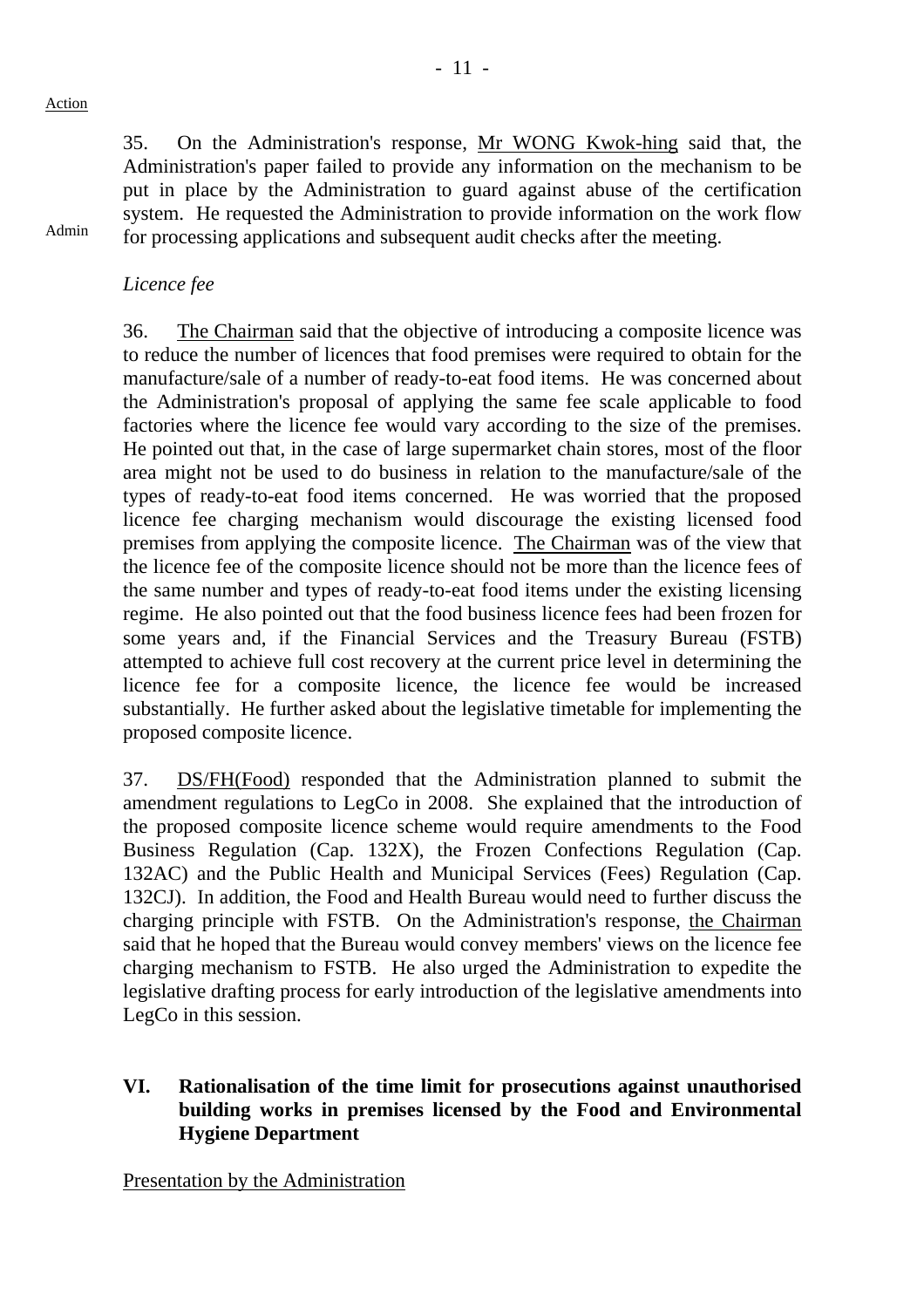38. DS/FH(Food) referred members to the Administration's proposal to rationalise the time limit for prosecutions against unauthorised alteration in premises licensed by FEHD as set out in the Administration's paper [LC Paper No. CB(2)711/07-08(04)]. She pointed out that, under section 26 of the Magistrates Ordinance (Cap. 227), for any offence other than an indictable offence where no time was limited by any enactment, prosecution must be commenced within six months from the date of the offence. In the absence of any specific provisions under the Food Business Regulation ("the Regulation") (Cap. 132X), prosecutions against unauthorised alterations in licensed premises were subject to the statutory time limit provided for by section 26 of Cap. 227.

39. DS/FH(Food) said that, as recommended by The Ombudsman's direct investigation report on "Monitoring of cases with time-bar for prosecution" released in March 2007, FEHD should consider amending the law to enable its officers to initiate prosecution within six months from the unauthorised alteration being discovered or coming to their notice. The Administration accepted The Ombudsman's recommendation. Although the recommendation was made with reference to unauthorised alteration in respect of food businesses licensed under the Regulation, the Administration considered that the principle should also apply to other premises licensed by DFEH for the sake of consistency. The Administration's plan was to submit the legislative amendments to LegCo in 2008.

### Discussion

40. Referring to paragraphs 4 and 7 of the Administration's paper, the Chairman sought clarification on whether the six-month time limit for prosecution against unauthorised alteration would count from the day following the date when alteration was detected by or came to the notice of DFEH personally or the officers of FEHD.

41. DS/FH(Food) explained that, in practice, the inspection to licensed food premises were carried out by officers of FEHD. However, according to section 34 of the Regulation, after the grant or renewal of any licence under the Regulation, except with the written permission of the Director, no licensee should, in respect of the premises in relation to which such licence was granted, cause or permit any alteration or addition which would result in material deviation from the approved plan. In the light of this, the Administration proposed to amend the Regulation to the effect that prosecutions against unauthorised alterations in food premises licensed by FEHD should count from the day following the date when the alteration was detected by or came to the notice of DFEH or his/her delegate. DS/FH(Food) said that, for avoidance of doubt, the Administration would consider making it clearly when drafting the amendment regulation.

42. The Deputy Chairman said that unauthorised building works (UBWs) (e.g. illegal cockloft and canopy) attached to or extending from their premises were often found at many existing licensed food premises and the UBWs might have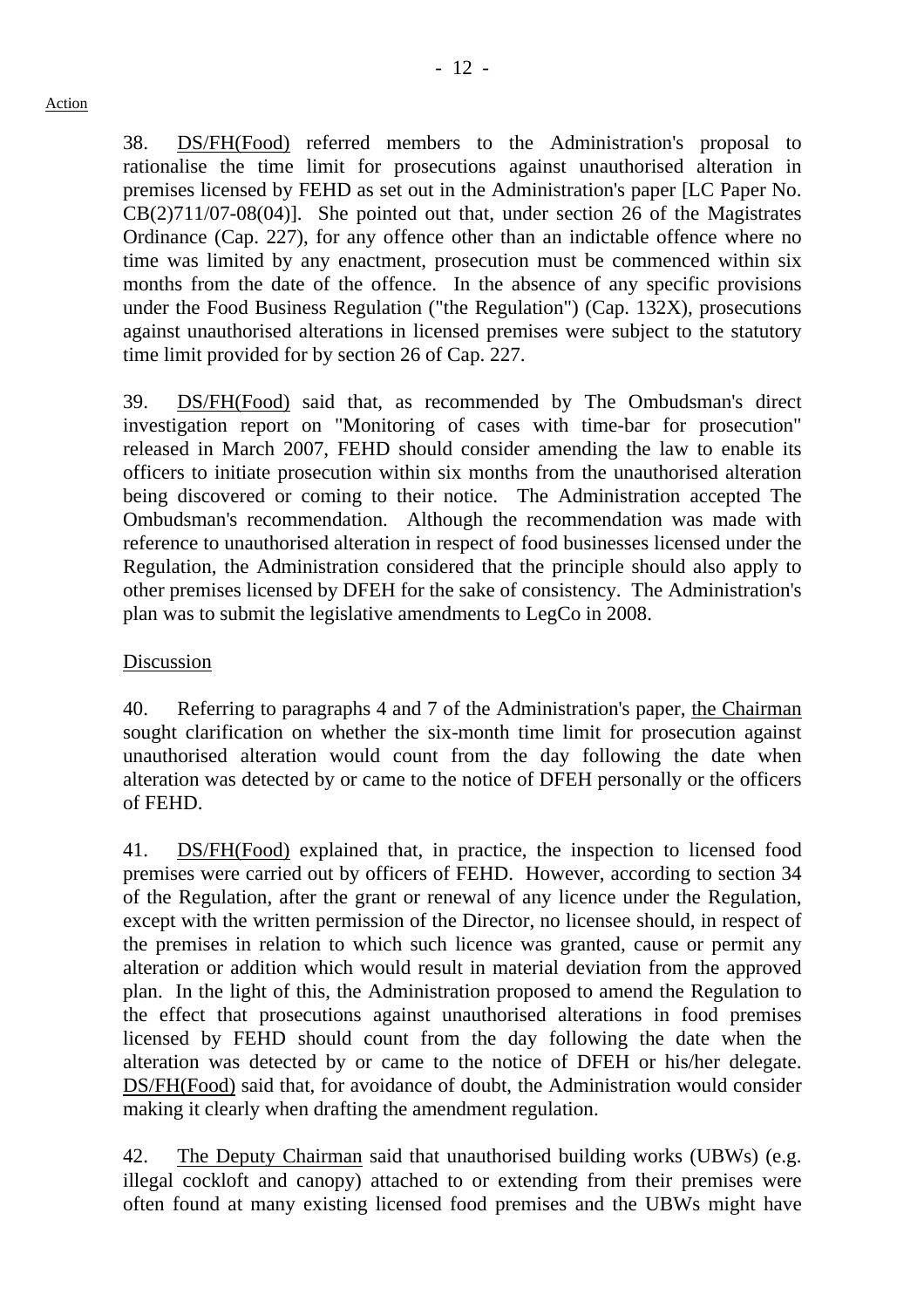already existed for many years. He enquired whether these licensed food premises would be affected by the proposed legislative amendment.

43. DD/FEHD said that whether UBWs attached to licensed food premises would constitute an unauthorised alteration in the context of the Food Business Regulation would depend on the circumstances of individual cases, e.g. whether the UBWs were within the licensed area of the food premises within which food business was allowed to be carried out. The licensed area was delineated in a layout plan setting out both the interior of the premises and the structures attached to or extending from the premises, which was submitted by licence applicants and approved by the Director. The current proposal aimed to address a deficiency in the Regulation which dictated that the six-month time limit for prosecution against unauthorised alteration should count from the day following the date when the approved plan was last checked and found to have been complied with, rather than from the day on which the unauthorised alteration was detected by FEHD officers.

44. As regards UBWs in licensed food premises, DD/FEHD advised that, since 18 April 2006, FEHD had implemented new licensing procedures to help sanction licensed food premises with UBWs or in breach of Government lease conditions and statutory plan restrictions. Applications for new issue or transfer of licence would not be approved if they involved any of the above-mentioned problems. The new procedures did not affect existing licences and their renewals.

45. The Chairman wondered whether there would be a situation where an unauthorised alteration in a licensed food premise had been built for many years after the granting of a food business licence by FEHD but was only detected by FEHD officers during their recent inspections. He asked how the six-month time limit would be counted upon the enactment of the legislative amendment in such a case.

46. DD/FEHD responded that upon enactment of the proposed legislative amendments, the time limit for prosecution against unauthorised alteration should count from the day following the date when the alteration was detected by or came to the notice of FEHD staff. She said that FEHD staff would inspect licensed food premises at least once every five months to check compliance with the approved layout plan. It was very unlikely that unauthorised alterations would be left unnoticed during such inspections.

47. In response to the Deputy Chairman's question, DD/FEHD said that the penalties set for offences relating to unauthorised alterations in premises licensed by DFEH varied. In respect of licensed food premises, a person who committed an offence relating to unauthorised alteration would be liable to a maximum fine of \$10,000 and an imprisonment for three months and a daily fine of \$300 for a continuing offence. She added that the average fine for convicted cases was around \$2,000.